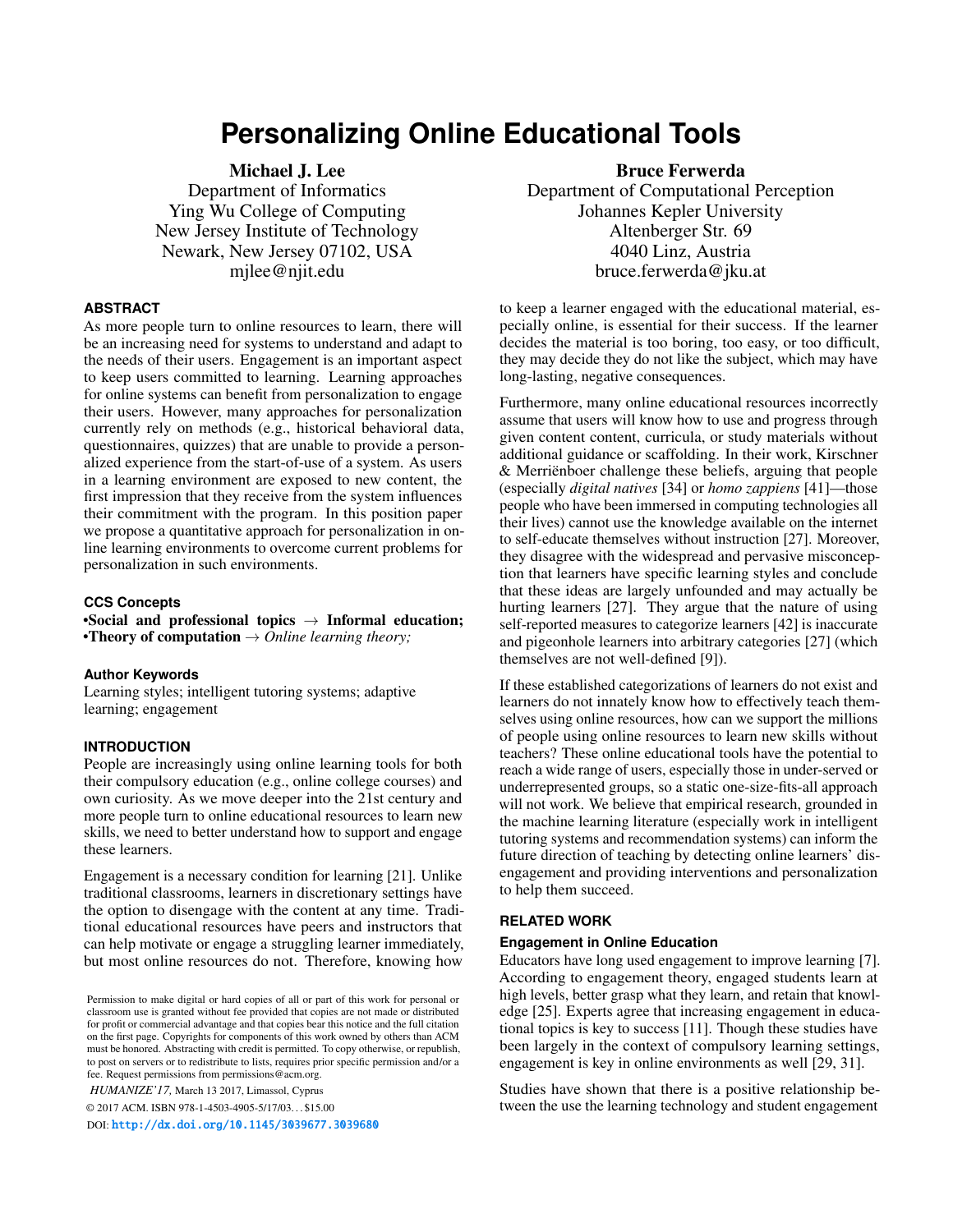and learning outcomes [\[5,](#page-2-3) [30\]](#page-3-8). Herrington et al. found that the use of authentic activities within online learning environments engage learners, and discuss several design considerations to keep users engaged with the experience [\[22\]](#page-3-9). Shea & Bidjerano found that *social presence* was an important factor in keeping online learners engaged [\[38\]](#page-3-10), suggesting that any automated intervention would need to demonstrate mastery or knowledge of the material that exceeds the students'. Moreover, others' work stresses that creating meaningful interactions (and involvement) between the online tool and learners is critical for learner engagement [\[37,](#page-3-11) [43\]](#page-3-12). Charters et al. found that adults who initially had negative preconceptions about computer programming changed their attitudes after playing through an online programming tool [\[3\]](#page-2-4). These examples demonstrate that making sure learners are engaged is a key component of their success in learning through online educational resources.

#### **Intelligent Tutoring Systems**

Intelligent tutoring systems (ITSs) are designed to model human tutors using artificial intelligence to engage students in sustained reasoning activity and to interact with the student based on a deep understanding of the students' behavior [\[10\]](#page-2-5). Educational systems incorporating ITSs have been shown to lead to positive learning outcomes for students in diverse topics such as computer programming, algebra, medicine, law, and reading [\[32,](#page-3-13) [33\]](#page-3-14).

Some of the intelligent tutoring system literature explores detection of undesired behaviors such as off-task activities and disengagement. Baker et al. found that some students succeeded on tasks by exploiting parts of their intelligent tutoring environment ("gaming the system"; for example, clicking rapidly to collect all the tutor's hints), leading to poor learning outcomes [\[12\]](#page-2-6). They created a model using three data sources (user action log data; human-coded observations; user learning outcomes), and made a classifier to detect this gaming behavior [\[2\]](#page-2-7) (Walonoski & Heffernan used similar data to create a classifier to detect gaming for another intelligent tutoring system [\[44\]](#page-3-15)). To counteract this gaming behavior, they added an animated agent (i.e., a dog character) to the interface that would visually change its emotional state from happy to progressively more angry as continued gaming was detected, and provide additional positive messages (e.g., "You know how to use the tutor right!") to encourage non-gamers to continue their system-preferred behavior [\[12\]](#page-2-6). Moreover, the system gave gaming students up to three additional supplementary multiple-choice question exercises covering concepts they may have missed (number determined by whether they answer a question correctly). They found that including their tool led to a decrease in the total number of people gaming the system, and that the gamers' completion of additional multiple-choice questions exercises led to learning gains that were comparable to those who did not game [\[12\]](#page-2-6).

Many other studies examine motivation and (dis)engagement detection within the intelligent tutoring and e-Learning literature. Some are based on the ARCS Model [\[26\]](#page-3-16), using inference rules on data from a short quiz [\[13\]](#page-2-8), or from learners' attention and action log data including data such as: time

to perform the task, time to read text related to the task, time when learner starts/finishes the task [\[35\]](#page-3-17). Some studies use log data such as problem-solving time, help requests, and mistakes, in combination with Bayesian networks [\[1\]](#page-2-9) or datamining techniques [\[8\]](#page-2-10), to infer attitudes towards the tutor [\[1\]](#page-2-9). Others, such as engagement tracing, is based on Item Response Theory [\[14\]](#page-2-11), and models disengagement by using the estimation of the probability of a specific action occurring given a specific response time [\[24\]](#page-3-18). These types of detection mechanisms can be applied to a wider context to help online learners succeed with their learning tasks.

## **PROPOSAL**

Personalization in online learning environments is needed as discussed in the previous sections. We discussed several works that focused on detecting and counteracting on undesired learning behaviors. Many of these detection mechanisms rely their inferences on historical behavioral data of users, which creates a bootstrapping problem where the system can only provide the user a personalized after a period of use (i.e., once the system has gathered enough behavioral data). Although other quantitative or qualitative methods (e.g., questionnaires, quizzes) would solve this problem, they have the drawback of interrupting the interaction flow between the user and the system. Not being able to provide a personalized experience from the start may be problematic for (new) users. The first impression that users experience from the system may be crucial for further commitment, especially in a learning environment where users are often exposed to new, unfamiliar, and perhaps difficult content. What we propose in this position paper is a way to facilitate a personalized experience from when a user begins using the system, which will also benefit current detection mechanisms of undesired learning behaviors.

Systems are increasingly incorporating connections with external sources (e.g., Facebook, Twitter, Instagram) through mechanisms such as single sign-on  $(SSO)$  buttons  $<sup>1</sup>$  $<sup>1</sup>$  $<sup>1</sup>$  to provide</sup> convenience to the user. Through SSO mechanisms, the system asks permission to access a user's social media account. While only the basic profile information of a user is needed, systems often ask for additional permissions for accessing other parts of a user's account as well [\[6\]](#page-2-12). This creates an additional source of information that systems can utilize for personalization. As not all the information that becomes available may be directly applicable, a connection with a general user model (e.g., personality traits) is needed. Personality traits have shown to be a suitable general user model as it characterizes a person's thoughts, feelings, social adjustments, and behaviors, which subsequently influences their expectations, self-perceptions, values, attitudes, and their reactions to others, problems, and stress [\[28,](#page-3-19) [45\]](#page-3-20).

There is an increasing body of work that independently looks at personality-based personalization (e.g., [\[15,](#page-2-13) [16,](#page-2-14) [20,](#page-3-21) [23,](#page-3-22) [40\]](#page-3-23)) and personality acquisition from user-generated content (e.g., social media traces; e.g., [\[17,](#page-2-15) [18,](#page-3-24) [19,](#page-3-25) [36,](#page-3-26) [39\]](#page-3-27)). For example, in the field of recommendation systems, Hu & Pu found that personality-based recommendation systems are more effective

<span id="page-1-0"></span><sup>&</sup>lt;sup>1</sup>Buttons that allow users to easily register and log in to a system with their social media account.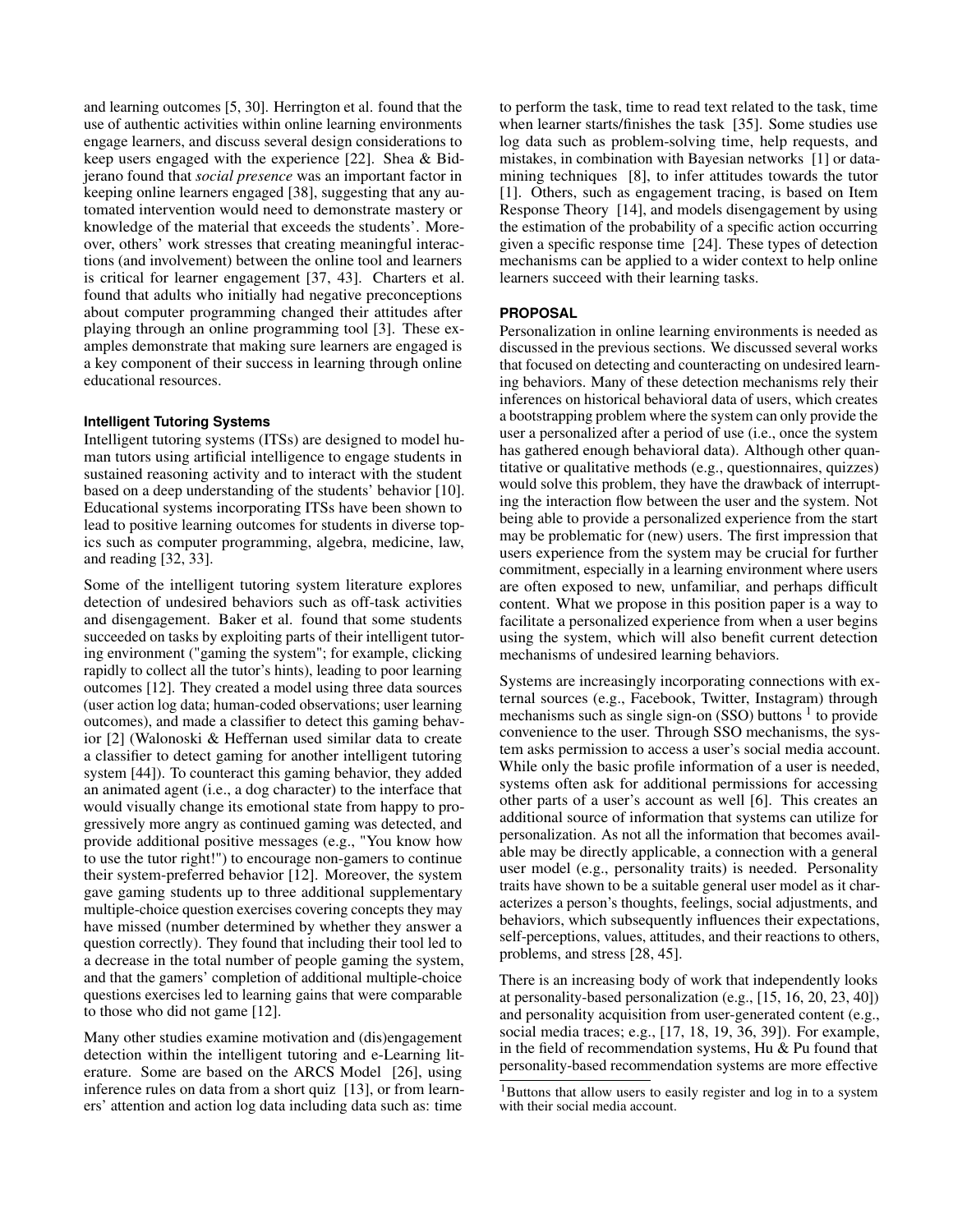in increasing users' loyalty towards a system and decreasing cognitive effort compared to systems without personality information [\[23\]](#page-3-22). Works on several social networking services have shown that the user-generated content from these services can be effectively used to predict users' personality (e.g., Facebook [\[18\]](#page-3-24), Twitter [\[36,](#page-3-26) [39\]](#page-3-27), and Instagram [\[17,](#page-2-15) [19\]](#page-3-25)). Ferwerda, Schedl, & Tkalcic have shown that personality traits can also be reliably inferred from restricted Facebook accounts by examining whether/which profile sections are disclosed by the user [\[18\]](#page-3-24). This provides opportunities to infer users' personality even when information is limited (e.g., when a social media profile is not completely accessible through single signon mechanisms).

Currently, there is a limited amount of work done on personality-based relationships in online learning environments. By analyzing usage data, Chen et al. [\[4\]](#page-2-16) found relationships between users' personality traits and different strategies users adopt for learning. Based on prior works in other domains (e.g., recommendation systems) we believe that online learning environments would also benefit from personalitybased personalization. By further exploring the relationships between personality traits and variables influencing learning efficiency, and with the methods to implicitly acquire personality traits from external information sources, we can take the next steps on improving and personalizing online learning environments for users.

As more people turn to online resources to learn, there will be an increasing need for systems to understand and adapt to the needs of their users. We believe that the knowledge provided by the intelligent tutoring systems and recommendation systems literature, especially in areas such as off-task and disengagement detection and user modeling, can inform the next generation of online educational tools.

## **ACKNOWLEDGMENTS**

This material is based upon work supported by the the National Science Foundation (NSF) Grant IIS 1657160 and Austrian Science Fund (FWF) Grant P25655. Any opinions, findings, and conclusions or recommendations expressed in this material are those of the authors and do not necessarily reflect the views of the NSF or FWF.

#### <span id="page-2-9"></span>**REFERENCES**

- 1. Ivon Arroyo and Beverly Park Woolf. 2005. Inferring learning and attitudes from a Bayesian Network of log file data. (2005), 33–40.
- <span id="page-2-7"></span>2. Ryan Shaun Baker, Albert T Corbett, and Kenneth R Koedinger. 2004. Detecting student misuse of intelligent tutoring systems. (2004), 531–540.
- <span id="page-2-4"></span>3. Polina Charters, Michael J Lee, Andrew J Ko, and Dastyni Loksa. 2014. Challenging stereotypes and changing attitudes: the effect of a brief programming encounter on adults' attitudes toward programming. In *ACM Computer Science Education (SIGCSE)*. 653–658.
- <span id="page-2-16"></span>4. Guanliang Chen, Dan Davis, Claudia Hauff, and Geert-Jan Houben. 2016. On the impact of personality in

massive open online learning. In *Conference on user modeling adaptation and personalization*. ACM, 121–130.

- <span id="page-2-3"></span>5. Pu-Shih Daniel Chen, Amber D Lambert, and Kevin R Guidry. 2010. Engaging online learners: The impact of Web-based learning technology on college student engagement. *Computers & Education* 54, 4 (2010), 1222–1232.
- <span id="page-2-12"></span>6. Pern Hui Chia, Yusuke Yamamoto, and N Asokan. 2012. Is this app safe?: a large scale study on application permissions and risk signals. In *WWW*. ACM.
- <span id="page-2-1"></span>7. Hamish Coates. 2006. *Student engagement in campus-based and online education*. Routledge.
- <span id="page-2-10"></span>8. Mihaela Cocea and Stephan Weibelzahl. 2007. Eliciting motivation knowledge from log files towards motivation diagnosis for Adaptive Systems. (2007), 197–206.
- <span id="page-2-0"></span>9. Frank Coffield, David Moseley, Elaine Hall, and Kathryn Ecclestone. 2004. *Learning styles and pedagogy in post 16 learning: a systematic and critical review.* The Learning and Skills Research Centre.
- <span id="page-2-5"></span>10. Albert T Corbett, Kenneth R Koedinger, and John R Anderson. 1997. Intelligent tutoring systems. *Handbook of human-computer interaction* 5 (1997), 849–874.
- <span id="page-2-2"></span>11. Lyn Corno and Ellen B Mandinach. 2004. What we have learned about student engagement in the past twenty years. *Big theories revisited* 4 (2004), 299–328.
- <span id="page-2-6"></span>12. Ryan SJ d Baker, Albert T Corbett, Kenneth R Koedinger, Shelley Evenson, Ido Roll, Angela Z Wagner, Meghan Naim, Jay Raspat, Daniel J Baker, and Joseph E Beck. 2006. Adapting to when students game an intelligent tutoring system. (2006), 392–401.
- <span id="page-2-8"></span>13. Angel De Vicente and Helen Pain. 2002. Informing the detection of the students' motivational state: an empirical study. (2002), 933–943.
- <span id="page-2-11"></span>14. Susan E Embretson and Steven P Reise. 2013. *Item response theory*. Psychology Press.
- <span id="page-2-13"></span>15. Bruce Ferwerda and Markus Schedl. 2014. Enhancing Music Recommender Systems with Personality Information and Emotional States: A Proposal.. In *UMAP Workshops*.
- <span id="page-2-14"></span>16. Bruce Ferwerda and Markus Schedl. 2016. Personality-Based User Modeling for Music Recommender Systems. In *Joint European Conference on Machine Learning and Knowledge Discovery in Databases*. Springer, 254–257.
- <span id="page-2-15"></span>17. Bruce Ferwerda, Markus Schedl, and Marko Tkalcic. 2015. Predicting Personality Traits with Instagram Pictures. In *Extended Proceedings of the ACM Conference on Recommender Systems (RecSys): Workshop on Emotions and Personality in Personalized Systems (EMPIRE)*.